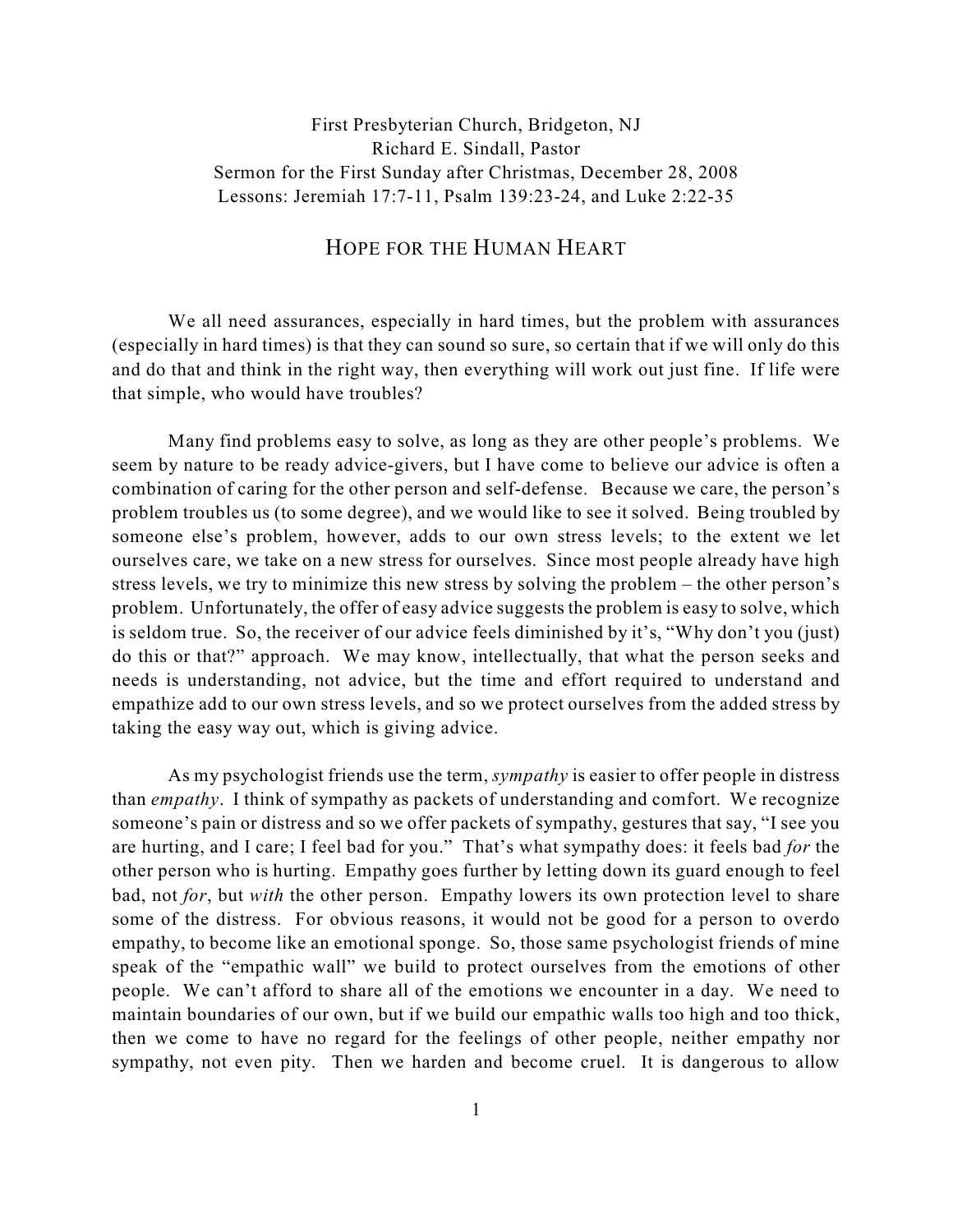ourselves too much empathy with others. It is even more dangerous to allow ourselves too little.

> Search me, O God, and know my heart; test me and know my thoughts. See if there is any hurtful way in me, and lead me in the way everlasting.

That prayer is for godliness, but what kind? Does it seek virtue or healing – the healing of emotions and relationships? The standard rendering in English is "wicked," asking God to "see if there is any wicked way in me," but the Hebrew says "hurtful" – "See if there is any hurtful way in me" – which I find more healing and more hopeful for life.

Virtue always seems to me a private matter of keeping myself apart from others, my morals untainted by their compromises with sin and my faith untroubled by their questions, fears, or doubts. Virtue is something to protect, to guard, to keep for myself. But the cure for hurtful ways is compassion, which is something to open up, give, and share.

Authoritarian Christianity seeks to impose virtue upon people, by force of will and sometimes even law. It regulates behavior, rewarding the good and punishing the bad. Compassion it keeps in short supply and tends to regard as coddling. Pain, it thinks, builds character, and so it keeps a supply of cruelties in a bin labeled, "for their own good." Grace? Authoritarian Christianity, loving virtue, allows grace to serve only as a ticket of admission through the door, into the sanctuary, but not really into the community, the fellowship. Grace it sees as a chance to repent, to cast off bad behavior and put on virtue, but grace as a way of life and an agent of healing it scorns as coddling. Sinners, it thinks, need correction not understanding. Children, it believes, need to be beaten – if not with sticks, then with words. Love is to be withheld so it can be measured out as approval for good behavior, for virtue.

Simeon foretells Jesus' rejection, and Jesus is indeed rejected, specifically by the virtuous people. Instead of preaching at the sinners, he shares life with them. He hangs around with them and welcomes them into the company of his disciples. For Jesus, grace is not a second chance to learn virtue. No, grace is the thing, the goal, the desired outcome. Grace is the mind-set of those who love God, the bond of the believers' community, the means for healing the human heart, and the very nature of hearts in the process of healing.

But what is grace, other than the least understood word in the Christian vocabulary? Grace is love that does not ask to be earned but only to be accepted and responded to. What we fail to realize is the transforming power of accepting God's love and the love of people who offer it. Grace is not just a second chance at achieving virtue but the essence of life in